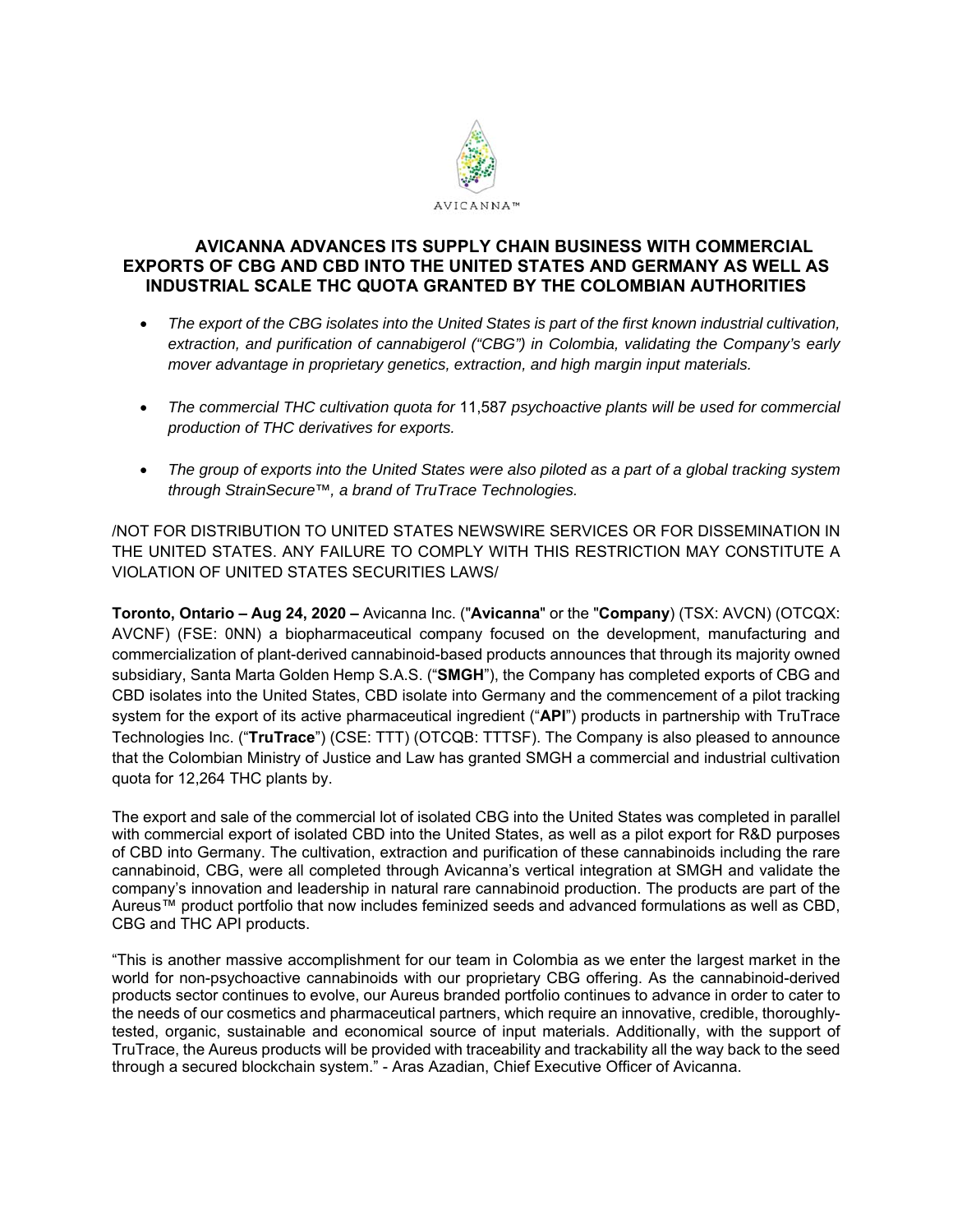The Colombian Ministry of Justice and Law granted SMGH a supplementary cultivation quota to cultivate 12,264 psychoactive cannabis plants. 11,587 plants will be destined to produce dry flower which will then be used to manufacture psychoactive derivatives for commercial production for export. The remaining 677 plants will be utilized for psychoactive derivatives for the purposes of research and development and pilot production of Avicanna's RHO Phyto™ branded products in Colombia.

Lucas Nosiglia, President of Avicanna LATAM commented: "This achievement took years of characterization, evaluation and planning which will finally allow Avicanna to produce our THC products and export THC derivatives to our international partners. As one of the only companies permitted to produce THC commercially for the global market, we can focus on less competitive and high margin products."

To the knowledge of the Company, it carries out its operations in compliance with all applicable laws in the jurisdictions in which it operates.

## **About StrainSecure™ by TruTrace**

Designed specifically by TruTrace for the cannabis industry, StrainSecure™ is a fully integrated software platform, secured on blockchain which aggregates and authenticates all testing and quality assurance data on products and verifies the quality of each batch and lot in distribution. Furthermore, this deployment will mark the first utilization by TruTrace of the OrionOne™ global freight and logistics solution in the cannabis sector thereby providing dynamic visibility of verified Aureus products through the entire international shipping process.

### **About Avicanna**

Avicanna is a diversified and vertically integrated Canadian biopharmaceutical company focused on the research, development and commercialization of plant-derived cannabinoid-based products for the global consumer, medical, and pharmaceutical market segments.

Avicanna is an established leader in cannabinoid research and development, which it primarily conducts at its R&D headquarters in the Johnson & Johnson Innovation Centre, JLABS @ Toronto, Canada and in collaboration with leading Canadian academic and medical institutions. In addition to its developing pharmaceutical pipeline, Avicanna's team of experts have developed and commercialized several industry leading product lines, including:

- Pura H&W™: an advanced and clinically tested line of CBD consumer derma-cosmetic products; and,
- RHO Phyto™: an advanced line of medical cannabis products containing varying ratios of CBD and THC currently available nation-wide across Canada in partnership with Medical Cannabis by Shoppers™, a subsidiary of Shoppers Drug Mart. RHO Phyto is the first strictly medical formulary of advanced "Cannabis 2.0" products, containing oils, sprays, capsules, creams, and gels, all developed with scientific rigour, manufactured under GMP standards and supported by pre-clinical data.

With ongoing clinical trials on its derma-cosmetic (Pura H&W), medical cannabis (RHO Phyto) and a pipeline of pharmaceutical products, Avicanna's dedication to researching the important role that cannabinoids play in an increasingly wider scope of products has been at the core of the Company's vision since its inception. Furthermore, Avicanna's commitment to education is demonstrated through its annual medical symposium, the Avicanna Academy educational platform, and the My Cannabis Clinic patient program through its subsidiary company.

Avicanna manages its own supply chain including cultivation and extraction through its two majority-owned subsidiaries, Sativa Nativa S.A.S. and Santa Marta Golden Hemp S.A.S., both located in Santa Marta,